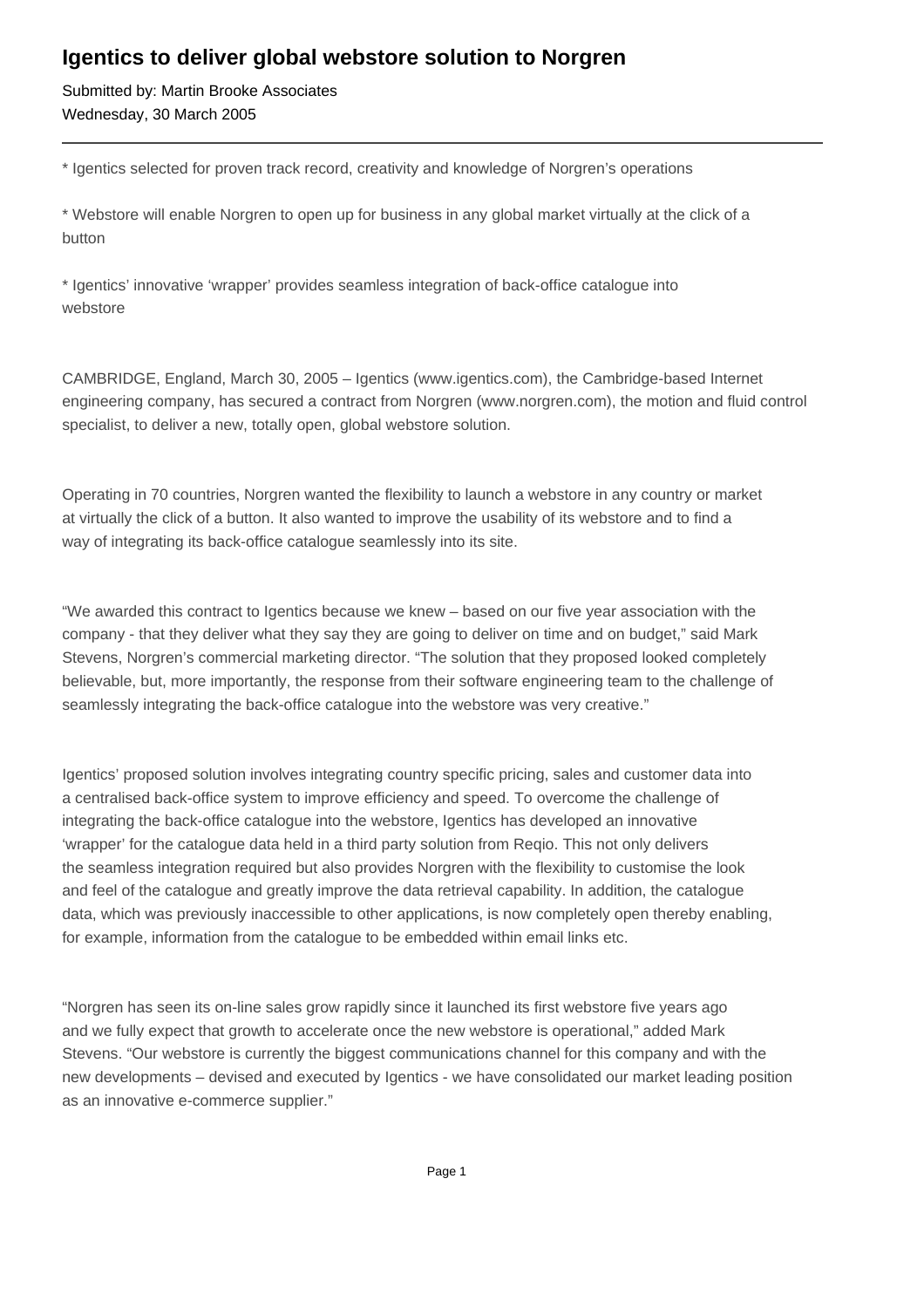Greg Holmes, co-founder and operations director of Igentics, said: "We are delighted to have the opportunity to work again with Norgren on what is a challenging project. We have a proven track record with this company and an intimate knowledge of Norgren's operations – this enables us to be proactive, act as a sounding board on new initiatives, and to deliver solutions that ensure they maintain their edge in the markets in which they operate."

Igentics was founded in 2001 by industry veterans David Donnan and Greg Holmes. The company has a creative, methodical and holistic approach to IT projects and offers a range of solutions including E-procurement, supply chain integration, technical scoping, real time data solutions, data exchanges and customer/supplier portals. Igentics is technology agnostic but has strong links with strategic partners – including Microsoft, Sun and IBM - and has an excellent track record of linking and integrating systems, in particular, legacy systems.

Igentics has worked in partnership with a whole range of organisations from government departments and start-ups through to multinational companies. These include, among others, AOL, Anglia Property Preservation, the BBC, Blue grape, Cadogan Education, Cambridgeshire County Council, Cambridgeshire Learning & Skills Council, Cornelius, Costa Dating, Ericsson and Wyko.

For more information, please contact Igentics Ltd, Iceni House, London Road, Great Chesterford, Essex CB10 1NY. Tel: +44 (0) 845 6446623, Fax: +44 (0) 1799 531259 or Email: info@igentics.com.

## About Igentics (www.igentics.com)

Igentics is a Cambridge-based Internet engineering company that custom builds strategic, flexible and innovative Internet-enabled applications which make it easier for customers to trade. Igentics' team of business analysts and software engineers work in partnership with clients to tailor solutions that integrate with existing/legacy systems and deliver 100% functionality thereby unleashing the potential of data and people across the enterprise. The company was founded in 2001 by industry veterans David Donnan and Greg Holmes and is based at Great Chesterford, on the outskirts of Cambridge.

## About Norgren (www.norgren.com)

Norgren is one of the world leaders in the supply of motion and fluid control technologies for a wide variety of different industry sectors and is committed to optimising technological performance for its customers' advantage. All of Norgren's solutions are engineered for flexibility based on strong product fundamentals. Application specific solutions frequently involve integrated or modular combinations of actuator, control valve and air preparation technologies utilised in projects such as ultra fine control of dosing valves for a child's respirator to the arduous environment of on board vehicle suspension systems.